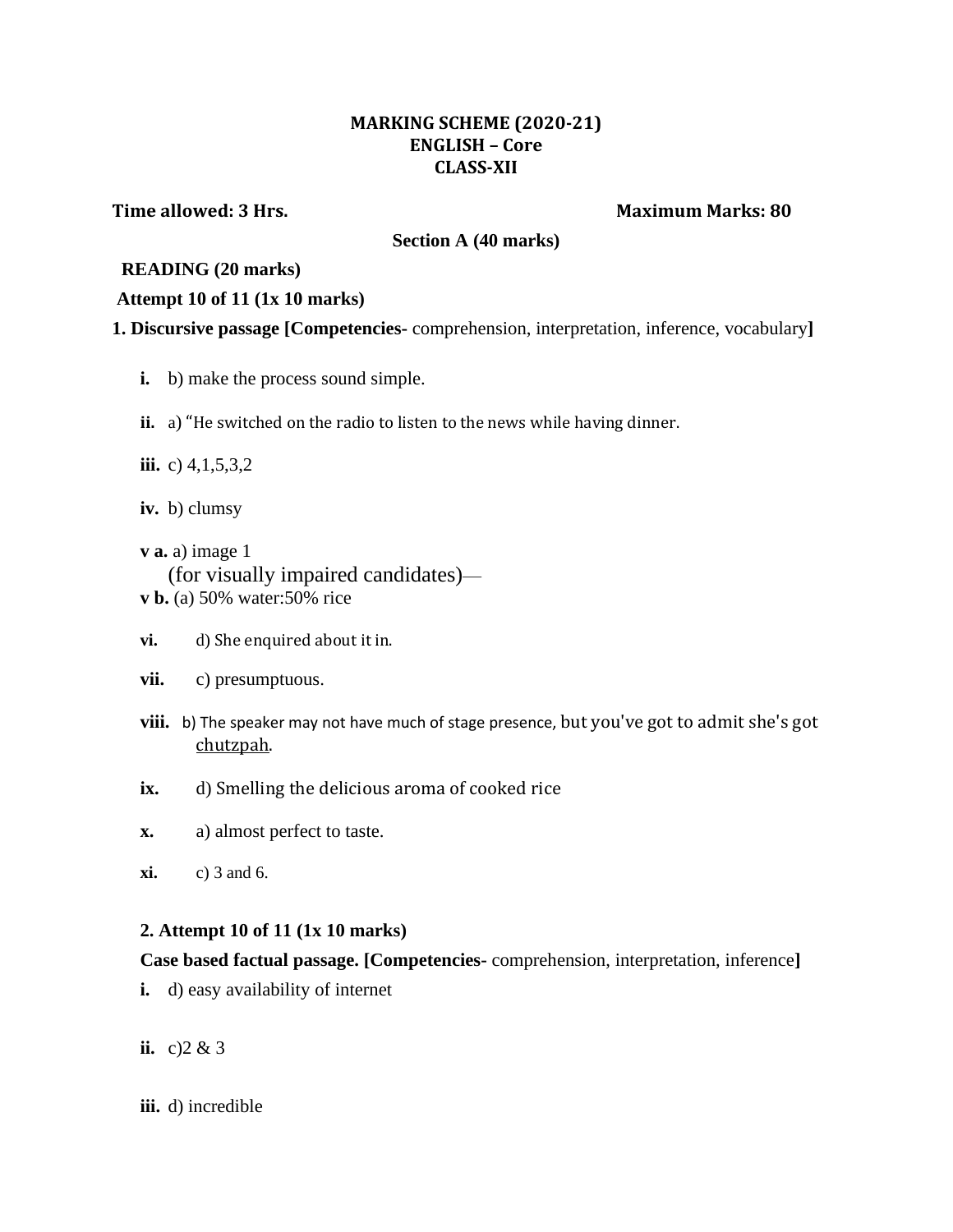**iv.** c) Option (3).

- **v.** b) plagiarism.
- **vi.** b) 2 and 4

**vii.** a) Never using the internet for work and leisure

**viii.** a) indignant

- **ix.** c) More than 50% stated enjoying both versions of books for leisure reading.
- **x.** b) Option (2)
- **xi.** a) 1, 3, 4, 2

## (for visually impaired candidates)

- **i.** d) easy availability of internet
- **ii.** c)  $2 \& 3$

#### **iii.** d) incredible

**iv.** c) Under 5% study without computers, but all reported usage for work at least once.

- **v.** b) plagiarism.
- **vi.** (c) 1 and 4
- **vii.** b) Weekly usage is more popular than monthly usage.
- viii. d) The nature of an organization, industry etc. and the way it appears to people
- **ix.** c) More than 50% stated enjoying both versions of books for leisure reading.
- **x.** b) The book download option was a close second to the bookmarking, highlighting, and note taking ability reason.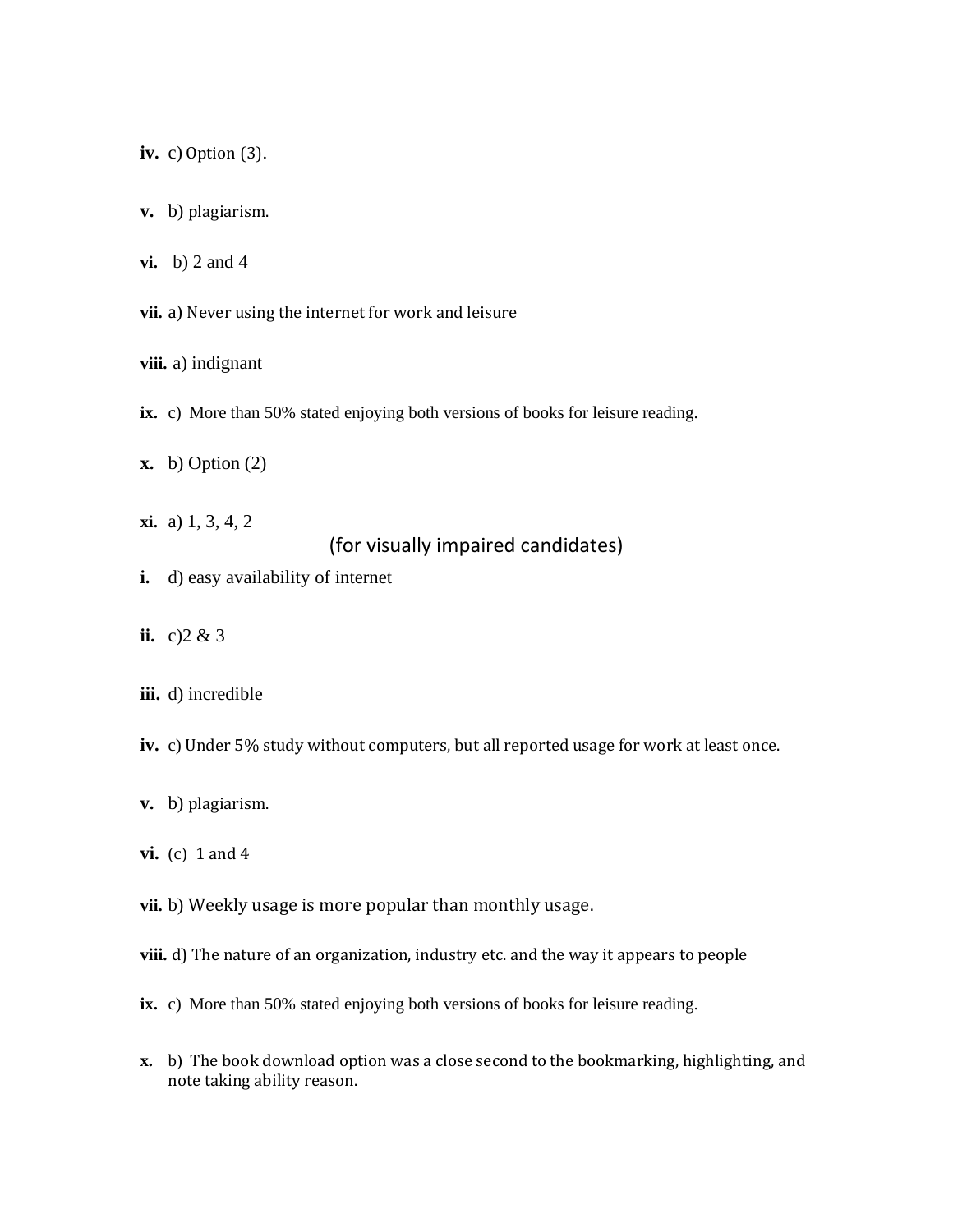**xi.** a) 1, 3, 4, 2

# **LITERATURE (4+4=8 marks)**

#### **3. Attempt any two of three (1x 4 marks) [Competencies-** comprehension and appreciation**]**

 **(A)**

- **i.** (d) temporary
- **ii.** (a) hyperbole
- iii. (b) necessity
- **iv.** (c) Rag picking has attained the position of a skill.

#### **(B)**

- **i.** (c) the crowd was listening only to Gandhi.
- ii. (b) dread instilled in the hearts of Indians had begun to lessen

#### **iii.** c) sarcastic

**iv.** b) calm acceptance

 **(C)**

- **i.** (a) curious and irritable
- **ii.** (b) getting restless

**iii.** (b) 2 and 4

**iv.** (d) shock, anger and disapproval.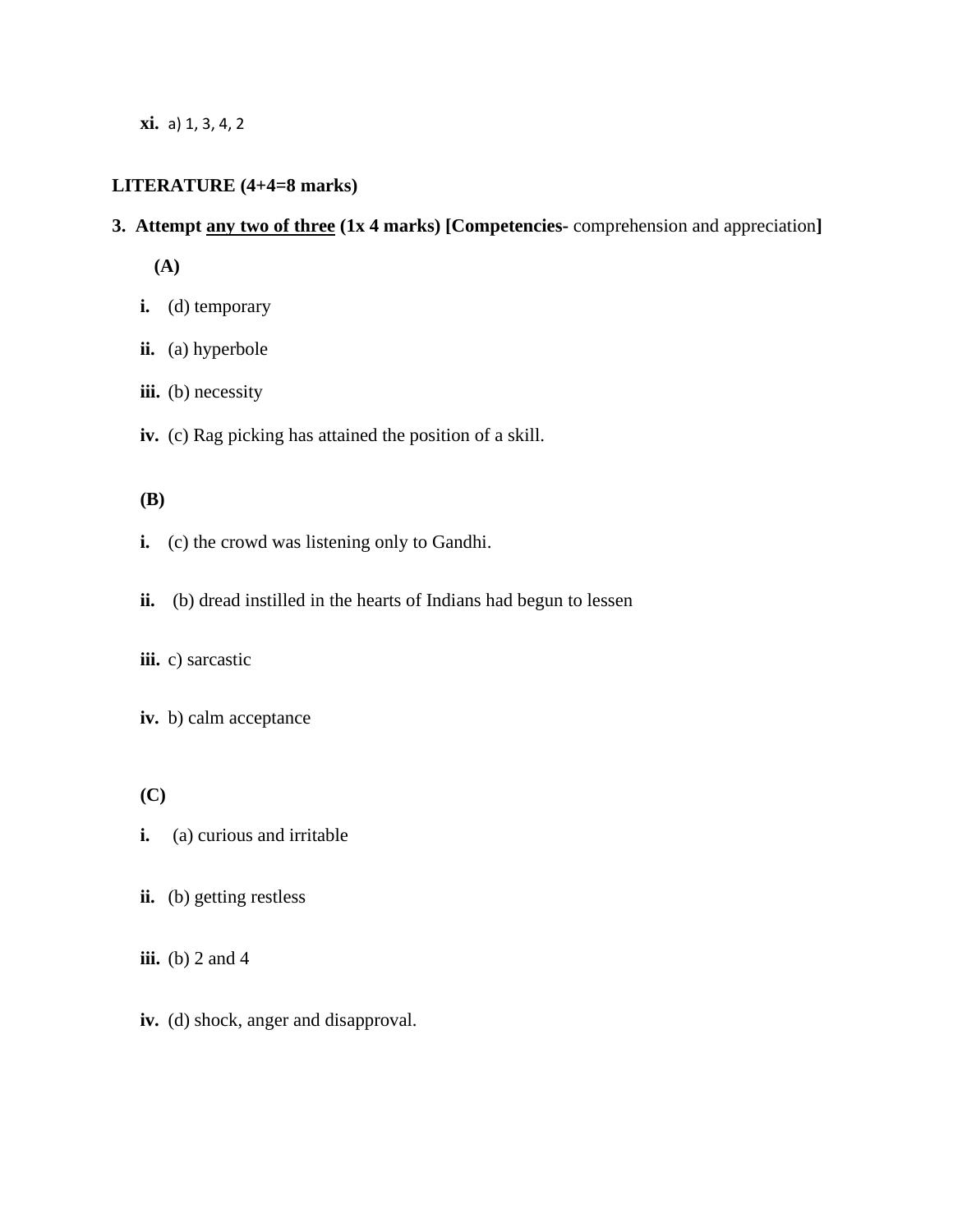#### **4. Attempt one of the two (1x 4 marks)**

 **[Competencies –** comprehension, analysis, inference**]**

 **(A)**

- **i.** (b) badly maintained walls.
- **ii.** (a) hopes and aspirations of the children

iii. (d) irony

**iv.** (c) life ahead for the slum children is as unclear and hazy as fog.

 **(B)**

- **i.** (b) a life-giving force.
- **ii.** (a) sadness and nostalgia
- **iii.** (a) aabb
- **iv.** (c) imagery

## **5. Attempt ANY EIGHT of ten. (1x 8 marks) [Competencies –** comprehension, analysis, inference, interpretation**]**

- **i.** (d) humour and wit
- **ii.** (d) Douglas decided to practice relentlessly to overcome his fear.
- iii. (b) the contrast between studying in the dreary classroom and playing outside freely.
- **iv.** (b) Trees provide relief from heat.
- **v.** (a) was overwhelmed with emotions.
- **vi.** (c) enterprising and persistent.
- **vii.** (c) sympathy
- **viii.** (c) limitless exploitation of natural resources.
- **ix.** (b) a dream come true.
- **x.** (d) put on to cheer her mother.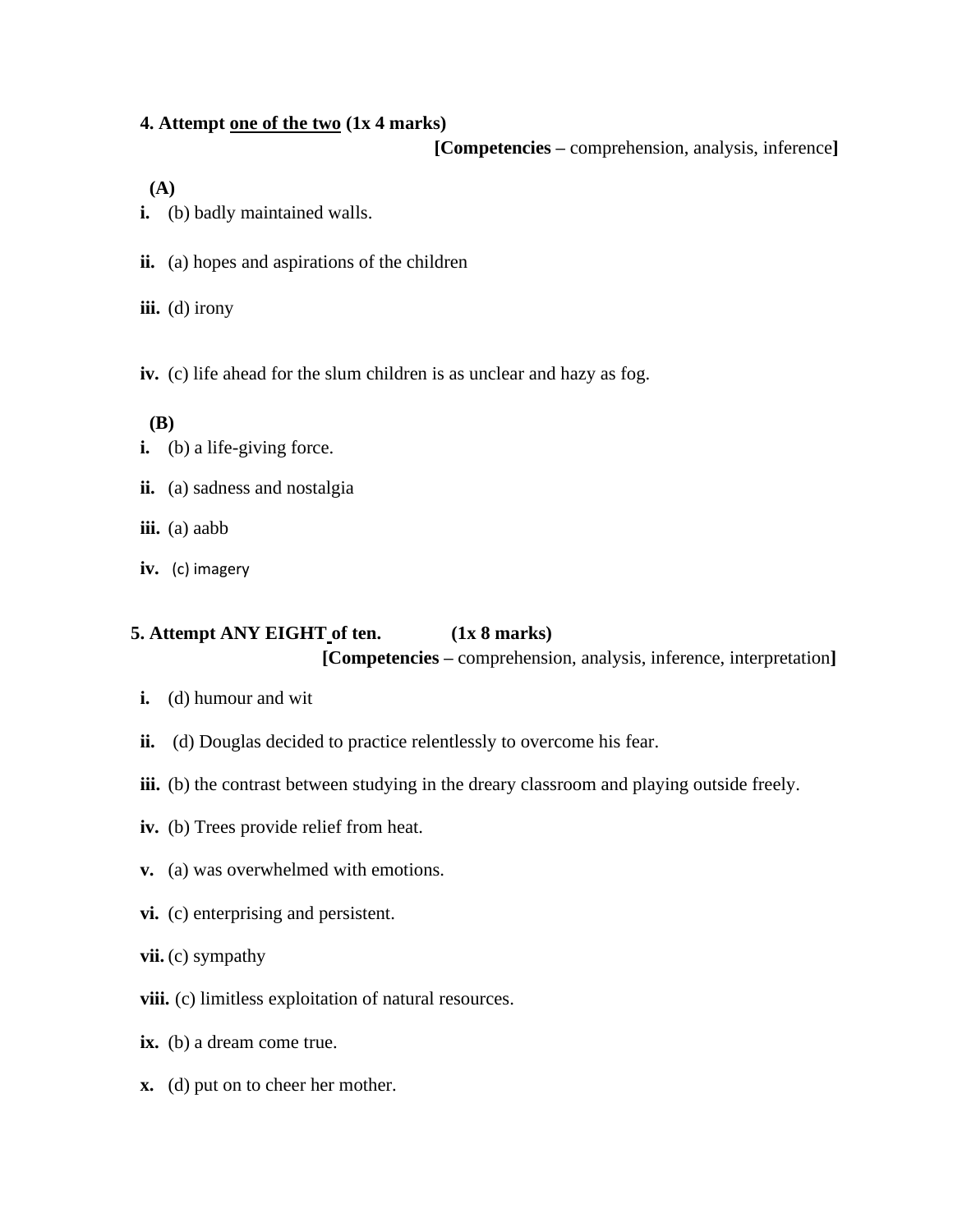**WRITING (16 marks)**

| <b>Allotment of marks</b>                                                                                                                                                         | <b>Value point suggestion</b>                                                                                                                                                                                                                                                                                                                                                                                                                                                                                                    |
|-----------------------------------------------------------------------------------------------------------------------------------------------------------------------------------|----------------------------------------------------------------------------------------------------------------------------------------------------------------------------------------------------------------------------------------------------------------------------------------------------------------------------------------------------------------------------------------------------------------------------------------------------------------------------------------------------------------------------------|
| 6.<br>3 Marks: Format: 1 / Content: 1 /<br>Expression: 1)<br>(A) Advertisement                                                                                                    | <b>Advertisement</b><br><b>Situation Vacant</b><br>Specification about the work of the<br>Interior decorator<br>Accept any relevant quali-<br>ties/characteristics or experience re-<br>quired<br>Remuneration and benefits/incentives<br>Mode of applying<br>Contact details                                                                                                                                                                                                                                                    |
| (B) Notice<br>(format: Name of issuing organisa-<br>tion, the word NOTICE in capitals,<br>date, Title/heading $+$ sign & name<br>of issuing authority/person with<br>designation) | <b>OR</b><br><b>Notice</b><br>For whom?<br>What? $-$ a mental health workshop o be<br>conducted by the school counsellor.<br>when $-$ date, month, $20XX$ (accept all<br>formats of writing date)<br>ue)<br>benefits of the workshop-help us in-<br>crease our understanding about mental<br>health, deal with our problems better<br>etc. (accept relevant inclusions)<br>Request to attend the same<br>Any other relevant detail/point shall be accepted.<br>$\rightarrow$ No marks to be deducted for exceeding<br>word limit |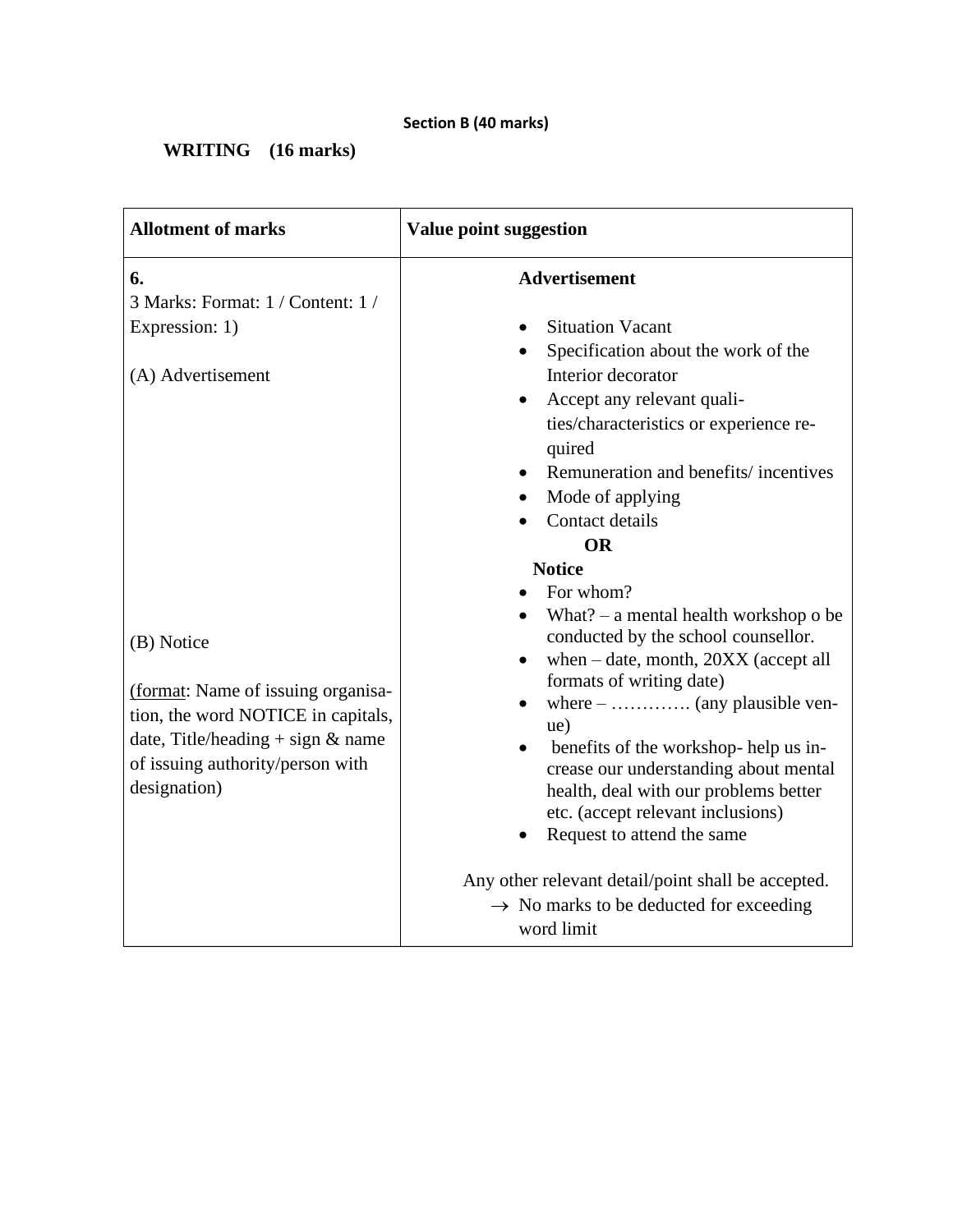| 7.                                                                                   | Formal reply as the art therapist (letter type)                                                                                                                                                                                                                                                                                    |
|--------------------------------------------------------------------------------------|------------------------------------------------------------------------------------------------------------------------------------------------------------------------------------------------------------------------------------------------------------------------------------------------------------------------------------|
| 3 Marks: Format: 1 / Content: 1 /<br>Expression: 1<br>(A) formal reply of invitation | Expression of gratitude for the invite<br>(Could include an appreciation of the initia-<br>tive)<br>Acceptance of the invite<br>$\bullet$<br>Confirmation about relevant details such as<br>time, date etc.<br><b>OR</b>                                                                                                           |
| (B) Invitation                                                                       | Informal invite to cousin, Pooja (letter type)<br>Share the feeling of happiness at the purchase<br>Mention the occasion and provide details<br>$\bullet$<br>(time, place; any other specific instructions)<br>Share expectations (bring parents/pick up)<br>$\bullet$<br>xyz/ come early to help/ bring certain items<br>$etc.$ ) |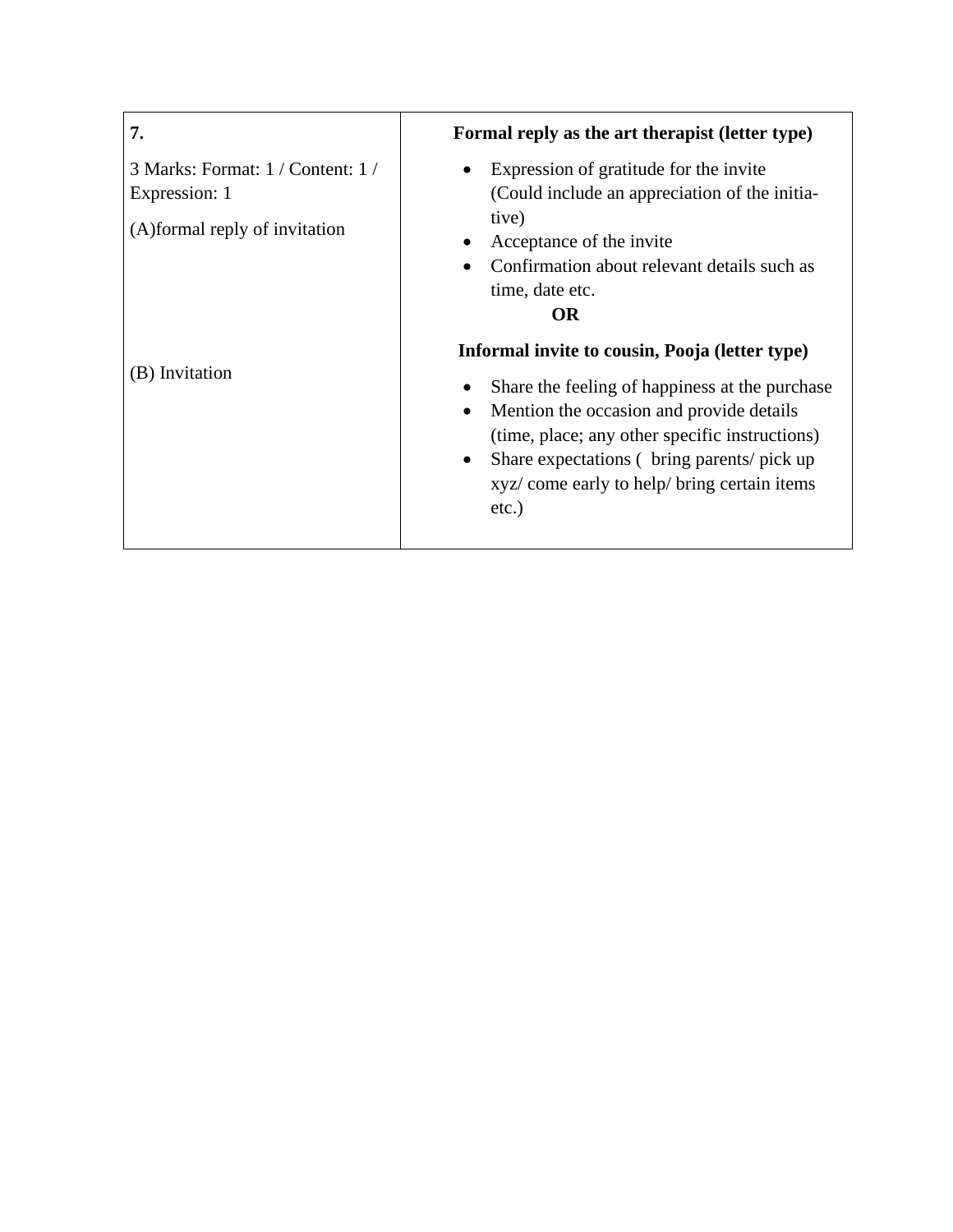## **8.**

(5 Marks: Format: 1 / Content: 2 / Expression: 2)

(A) Letter writing (to editor) Format:

- 1. sender's address
- 2. date
	- 3. receiver's address
	- 4. subject
	- 5. Salutation
	- (4 & 5 are interchangeable)
	- 6. complimentary close

## (B) Letter writing (application)

(the format would also include 'enclosure/s')

## **Letter writing (refer to the visual cue)**

- A reference to the reason for writing --- concern that garbage collection continues to be done without segregation
- State reasons garbage collectors not segregating/ Residents need to segregate at home/ pick up can be done in vans/ Liaison with local municipal corporation to ensure last mile segregation. (any other)
	- Suggestions RWAs to spread awareness, be vigilant—residents to be responsible of how they segregate / RWA to spread the word and disseminate information, start a system of maintaining records, a awards for those doing a good job, use functional CCTV cameras; collaborate with local municipal committee for regular segregation etc.(any other)

Accept any other **relevant** point

## **OR**

- Cover letter-
- $\rightarrow$  introduction
- $\rightarrow$  reference of the advertisement given (visual cue)
- $\rightarrow$  any relevant reason of applying for the job
	- e.g. -have recently shifted to Delhi and have been looking for a suitable opportunity,
- $\rightarrow$  any relevant qualities that make the candidate suitable for the job—e.g. sincerity
- $\rightarrow$  a record of great rapport with the students etc. (any other relevant)
- Bio-data- (refer to the visual cue)
- $\rightarrow$  Qualifications and experience that match the job profile- e.g.- holds a Master's degree in Physical Education, has prior experience as a sports teacher in a school.
- $\rightarrow$  References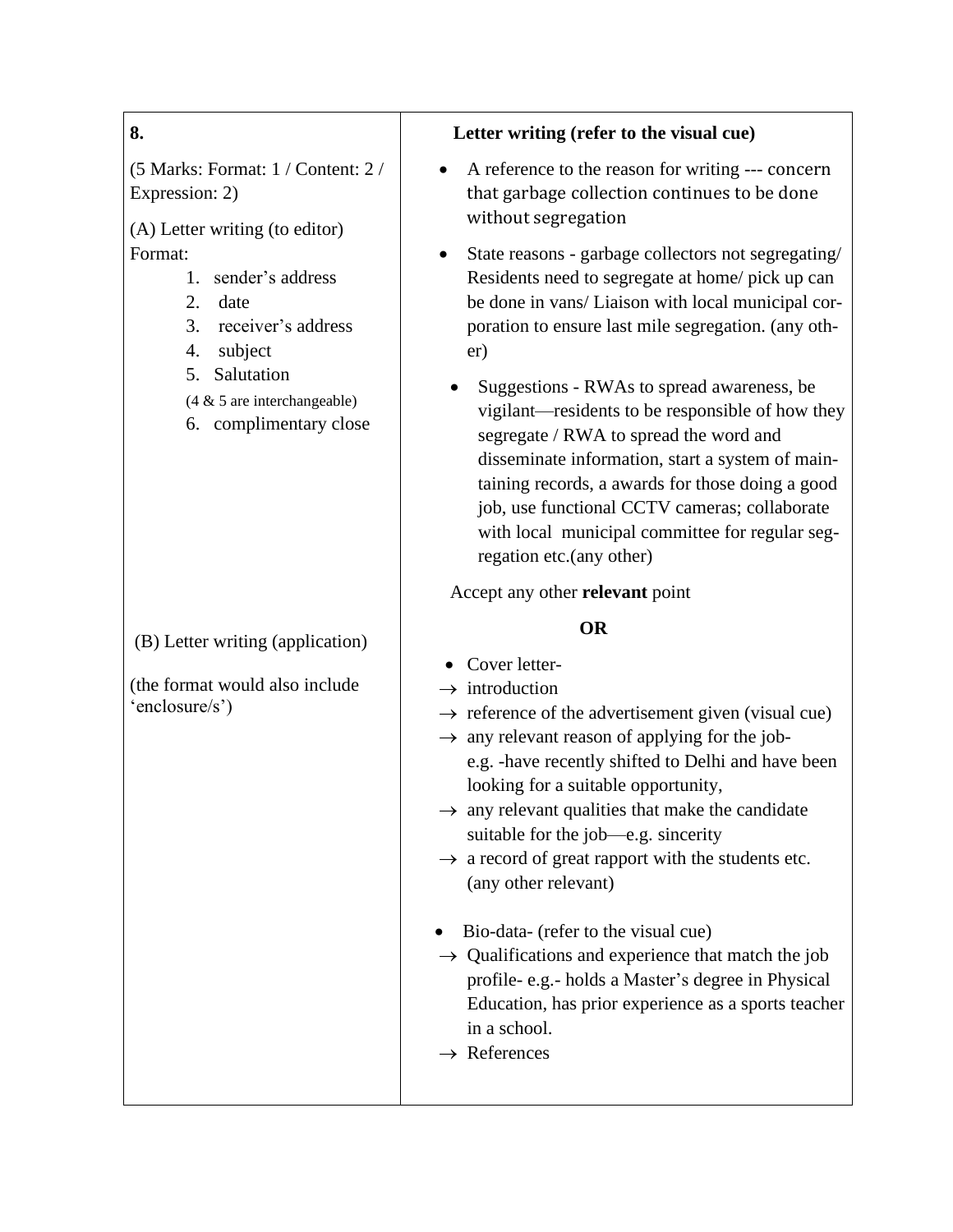## **9.**

5 Marks: Format: 1 / Content: 2 / Expression: 2 [ 1 coherence and cohesion + 1 accuracy])

(A) Article

Format of the Article

**Heading** 

By line (name, class)

(may be listed at the end too)

- Body (split into paragraphs)

# **Article Writing – Travelling**

Note – Since the question speaks of evaluating both options, it **must include value points for both-** reading about places and actually travelling to them - to create a robust article.

Paragraph 1

Suggested value points with regards to reading/surfing about places-

- Food for the mind- educates one about different cultures
- Educates one about distinct histories
- Preview into cultures, know about experiences of other travellers

## Paragraph 2

Suggested value points with regards to travelling to places-

- builds confidence- by exposing one to new experiences
- opportunities to make friends- gives a chance to meet new people/widen horizons/ create contacts that might be helpful in future ( may use examples for the same)
- make memories spend time with friends/ family/ self-photographs, blogs, videos etc.
- experience new cultures- be a part of different cultures by spending time with people/ partaking in festivities etc.
- expands knowledge via experience—pick up a language/ understand a country's demography etc.
- Paragraph 3
	- Relevant conclusion based on the discussion in paragraphs above

Accept any other **relevant** point(s)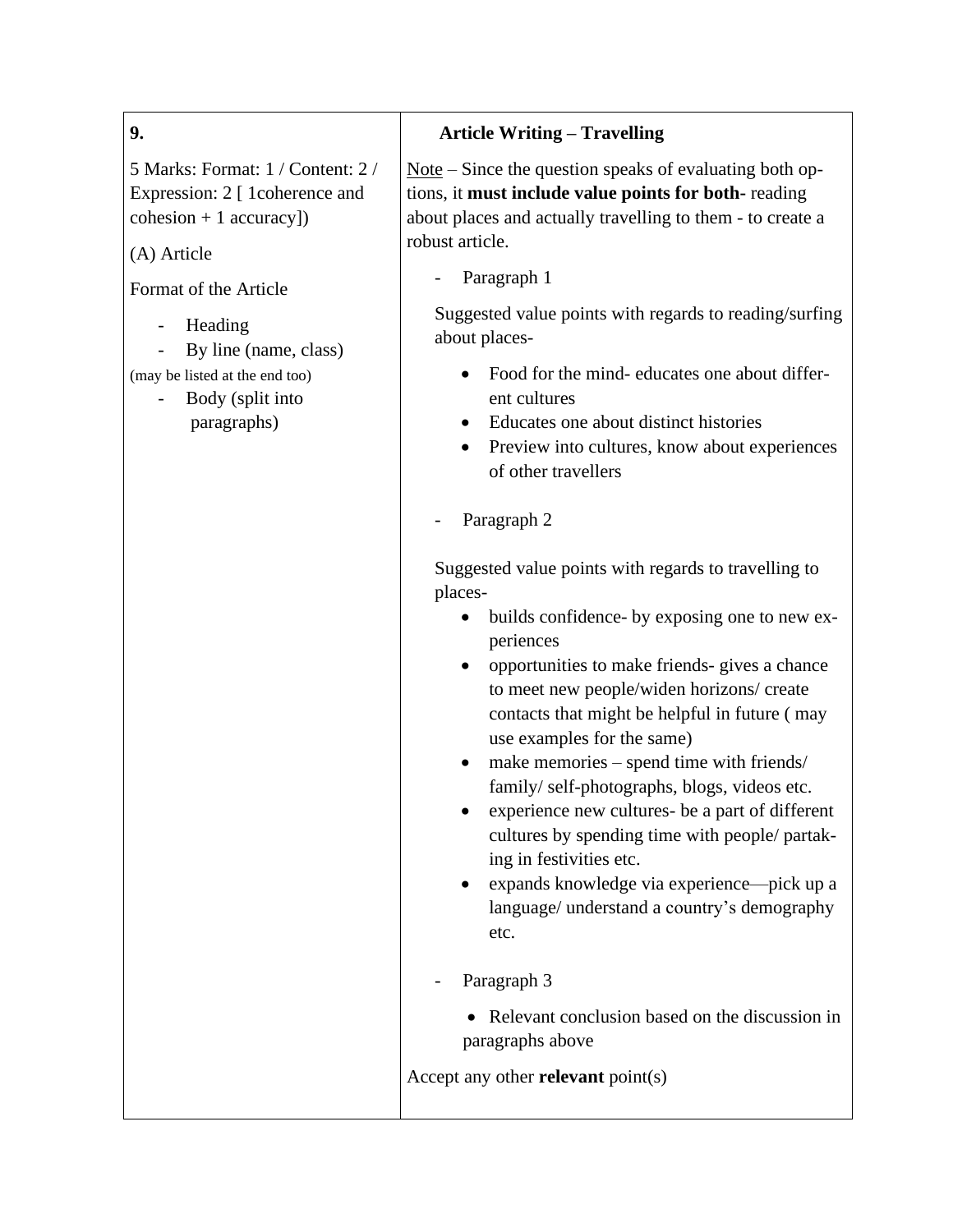| (B) Report writing                                                                                                    | <b>OR</b>                                                                                                                                           |
|-----------------------------------------------------------------------------------------------------------------------|-----------------------------------------------------------------------------------------------------------------------------------------------------|
| Format of a report                                                                                                    |                                                                                                                                                     |
| Title<br>Reporter's name/ as a cor-<br>respondent<br>Content (split into para-<br>$\overline{\phantom{0}}$<br>graphs) | <b>Report</b><br>Paragraph 1-expansion of the headline<br>Paragraph 2- description/ details (chronologically) [use of<br>transition words expected] |
|                                                                                                                       | Paragraph 3- eye witness account/s, concluding<br>observation.<br>(make use of past tense; use of first person avoidable)                           |

# **LITERATURE (24 marks)**

# **10. Attempt any five of six (5x2 marks = 10 marks)**

(**2marks**- 1 for content+1 for expression**)**

## **[Competencies-** inference and critical thinking**]**

| i.   | moment of world peace/ universal brotherhood<br>love forged through introspection in silence                                                                                            |
|------|-----------------------------------------------------------------------------------------------------------------------------------------------------------------------------------------|
| ii.  | Use of the metaphor of rattrap to highlight story of a character<br>getting trapped in his avarice                                                                                      |
| iii. | Realization that she has not given enough care to her aging mother<br>Fear of permanent separation from her mother                                                                      |
| iv.  | As a sign of repentance for not attending school often<br>To pay their tribute to the teacher<br>As a mark of respect for the country which was no longer theirs<br>(accept any two)    |
| v.   | - No progress or development despite years of mind-numbing toil<br>- poverty, illiteracy, dissatisfaction prevails<br>all labourers victims of middle men and touts<br>(accept any two) |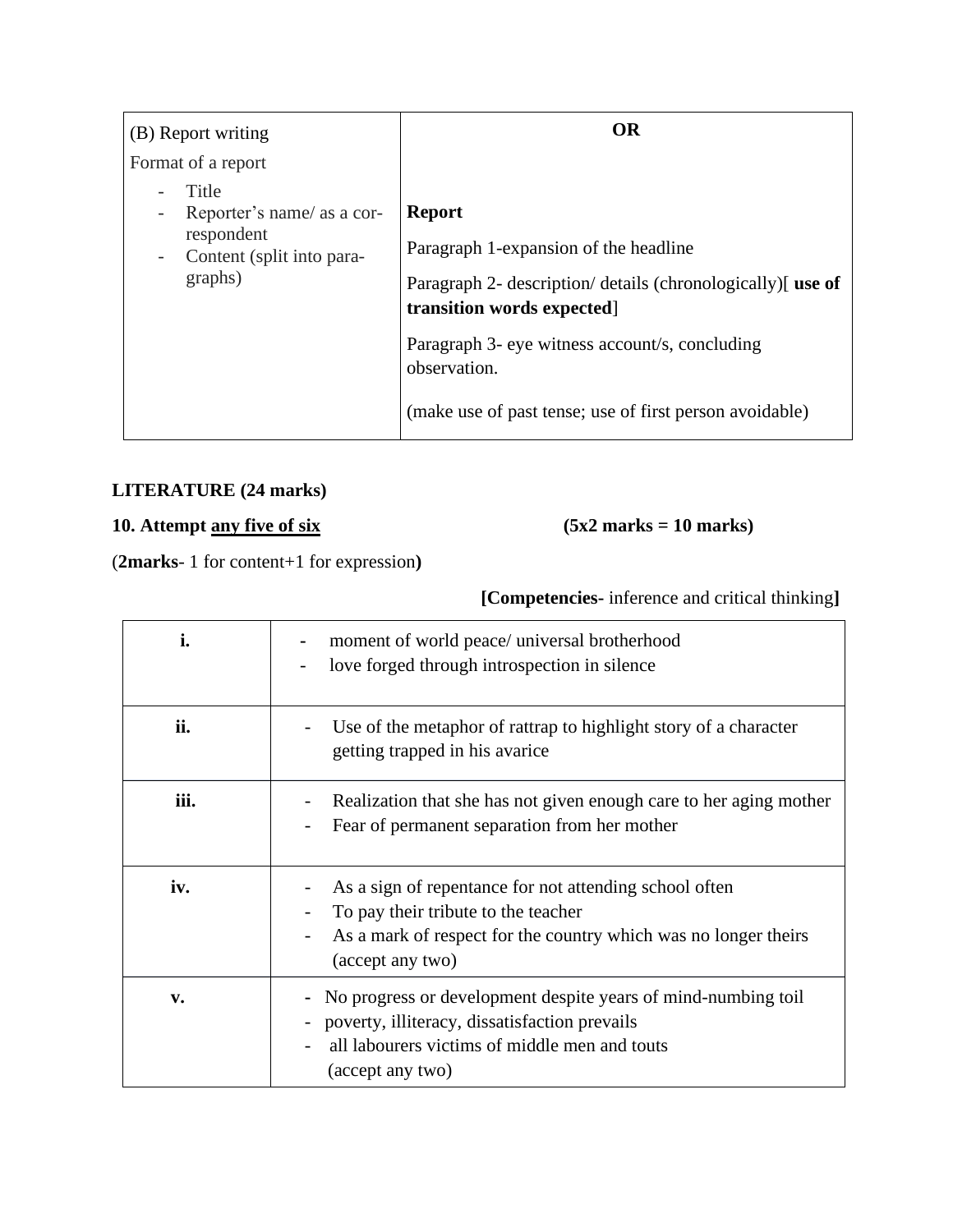| vi. | - She is burdened by the weight of her marriage/ gender codes she |
|-----|-------------------------------------------------------------------|
|     | has to follow as a woman, that even holding wool firmly is a task |
|     | - Highlights the oppressed state of women                         |

## 11. Attempt  $\frac{\text{any two of three}}{2x2 \text{ marks}} = 4 \text{ marks}$

(**2marks**- 1 for content+1 for expression **[Competencies-** inference and critical thinking**]**

| í.<br>Analysis     | (accept all relevant answers supported by rationale)<br>- Sam had not believed Charley when he had mentioned the third level<br>at the Grand Central.<br>Sam had liked the description of 1894 life and living.<br>Sam must have gone in search of the third level and found it |
|--------------------|---------------------------------------------------------------------------------------------------------------------------------------------------------------------------------------------------------------------------------------------------------------------------------|
| ii.<br>Analysis    | Was planning his escape.<br>The police officer and police van driver were his accomplices<br>Could not risk discovery- had to keep up the façade that the authori-<br>ties had the upper hand.                                                                                  |
| iii.<br>Evaluation | As a doctor- adhere to sense of duty<br>As a human being- a sense of humaneness<br>Acceptance of the general's plan $-$ in accord with loyalty to his<br>country which was at war with Tom's country.                                                                           |

## **12. Attempt one of two from Flamingo (5 marks- 3 for content + 2 for expression)**

 **[Competencies-** global comprehension and extrapolation beyond the text**]**

| (A) | Douglas' struggle – determination to face fear—overcome it<br>- Accept any relevant examples from the text as a link to life's<br>challenges/setbacks/obstacles<br>- symbolism- deep water not just restricted to water but is a<br>metaphor for human fears/phobias/anxieties<br>- significance the struggle and journey of overcoming one's<br>fears.<br>(important to develop a connection between Douglas' journey / de-<br>termination to face fear with life's challenges) |
|-----|----------------------------------------------------------------------------------------------------------------------------------------------------------------------------------------------------------------------------------------------------------------------------------------------------------------------------------------------------------------------------------------------------------------------------------------------------------------------------------|
|-----|----------------------------------------------------------------------------------------------------------------------------------------------------------------------------------------------------------------------------------------------------------------------------------------------------------------------------------------------------------------------------------------------------------------------------------------------------------------------------------|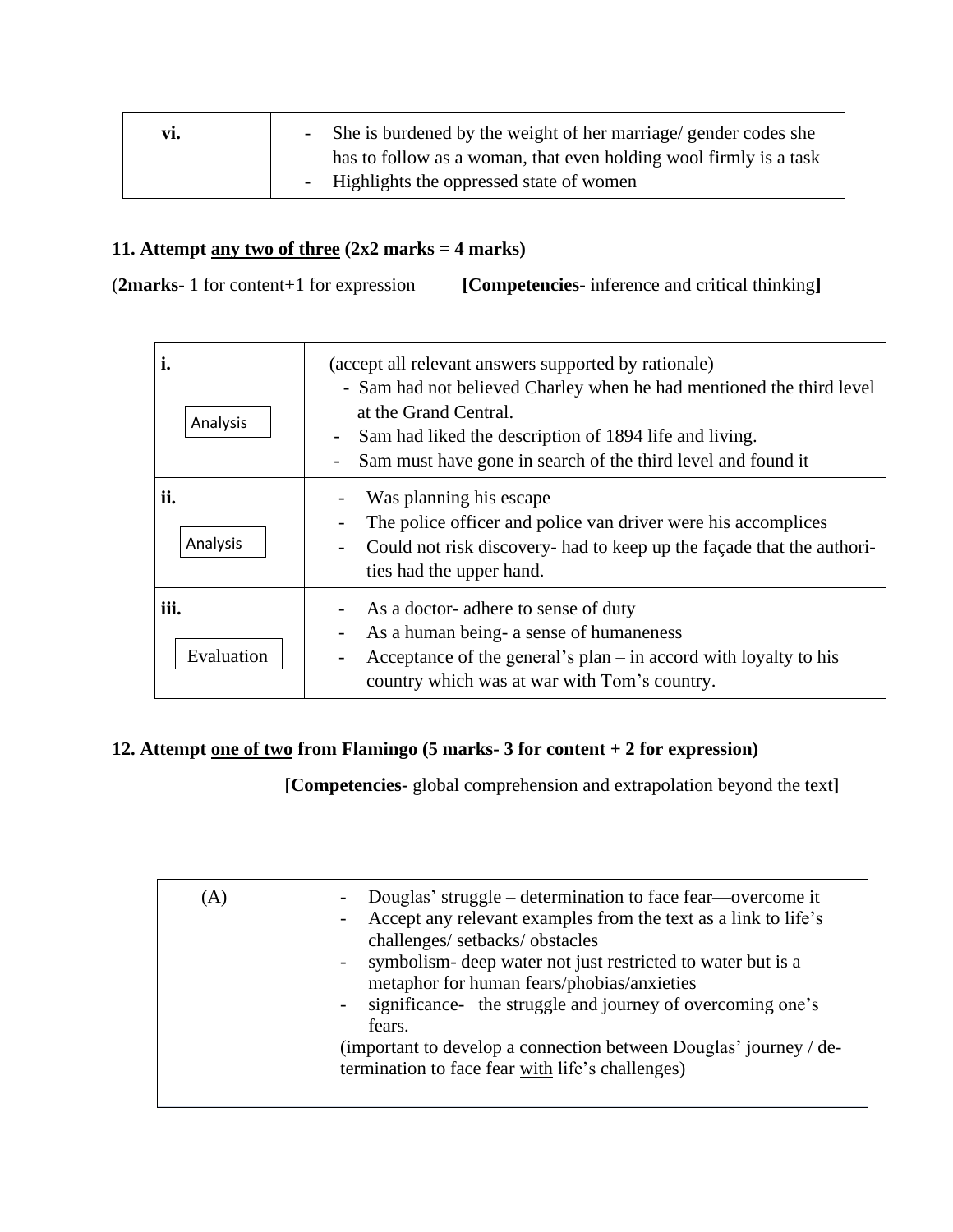|     | OR                                                                                                                                                                                                                                                                                                                                                                                                                |
|-----|-------------------------------------------------------------------------------------------------------------------------------------------------------------------------------------------------------------------------------------------------------------------------------------------------------------------------------------------------------------------------------------------------------------------|
|     |                                                                                                                                                                                                                                                                                                                                                                                                                   |
| (B) | The rattrap seller undergoes change in his personality as he expe-<br>riences the shift from isolation to community.<br>Rattrap seller is devoid of family and friends, he is depicted as a<br>loner<br>Instances that depict his engagement with community-hospitality<br>of the old man, the Christmas episode<br>His experience of friendship leading to a change in his persona.<br>Any other relevant point. |

## **13. Attempt one of two from Vistas (5 marks- 3 for content + 2 for expression)**

 **[Competencies-** global comprehension and extrapolation beyond the text**]**